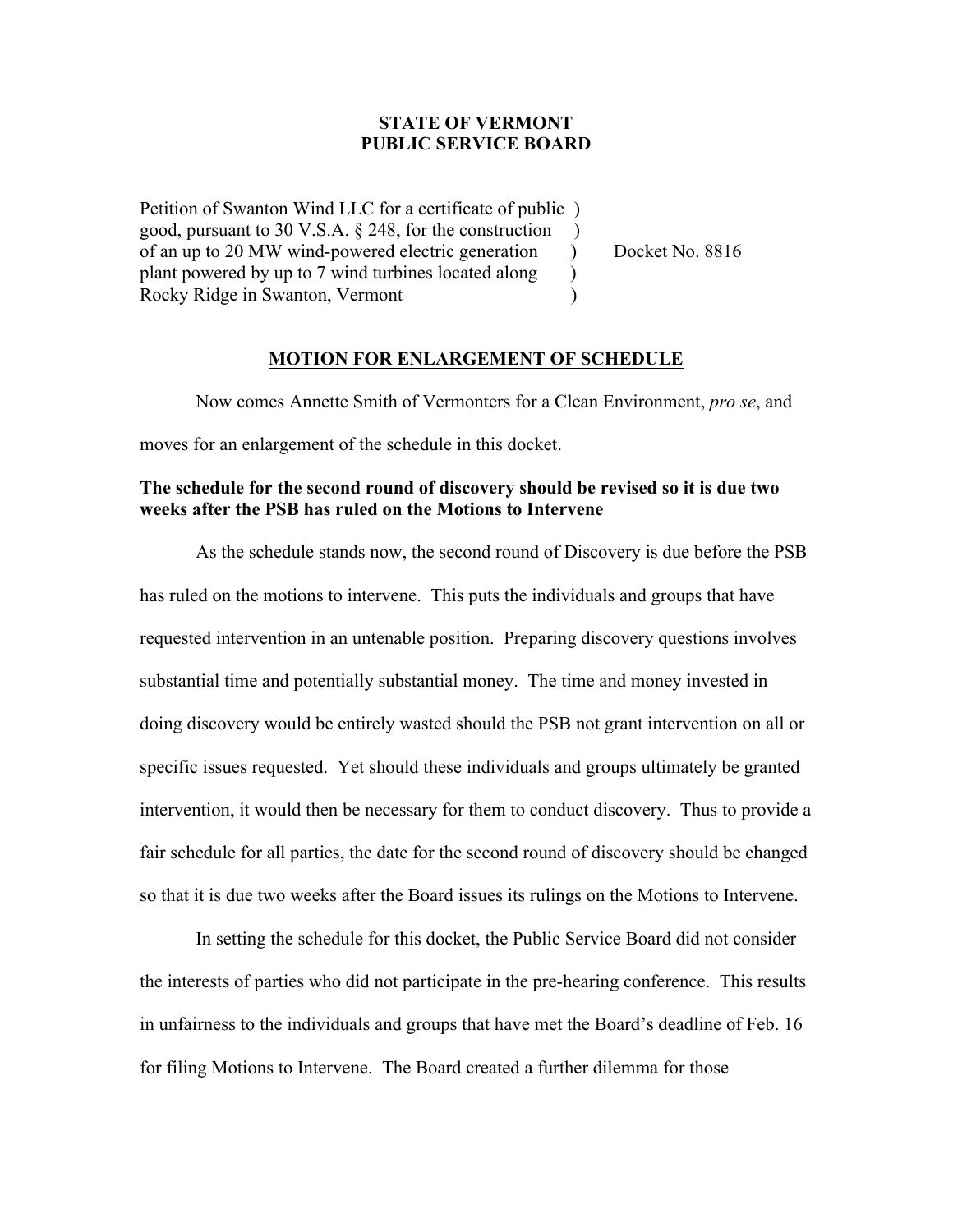individuals and groups, including VCE, by setting the same deadline for the first round of discovery to begin.

## **Responses to the first round of Discovery are not required to be submitted via ePSB and there is insufficient time in the schedule to receive responses by mail and prepare the second round by the deadline**

Because the Board does not require discovery responses to be filed via ePSB, the Petitioner's responses will likely be mailed via U.S. Mail on the deadline of March 2. Parties, including those with pending Motions to Intervene whose status is unknown at this time, will not receive those responses for a number of unknown days after mailing, and will have less than a week to review the likely voluminous amount of paper containing the first round of discovery responses, and prepare questions for the second round of Discovery which the Board scheduled for March 9. Less than one week is insufficient time to review the large number of discovery questions and answers served already on the Petitioner, and prepare new questions that consider the responses from the first round.

# **The second round of discovery should not begin until pending Motions to Intervene have been decided by the Board, and should be due a minimum of two weeks from issuance of decisions on Intervention**

Parties with pending Motions to Intervene, including VCE, have already been effectively barred from participating in the first round of Discovery. VCE and others with pending Motions to Intervene need to know the issues on which they have been granted intervention prior to participating in the second round of Discovery.

#### **The schedule in this docket must be enlarged**

Therefore, VCE respectfully requests that the Board enlarge the schedule in this docket to set the deadline for the second round of discovery to begin two weeks after it